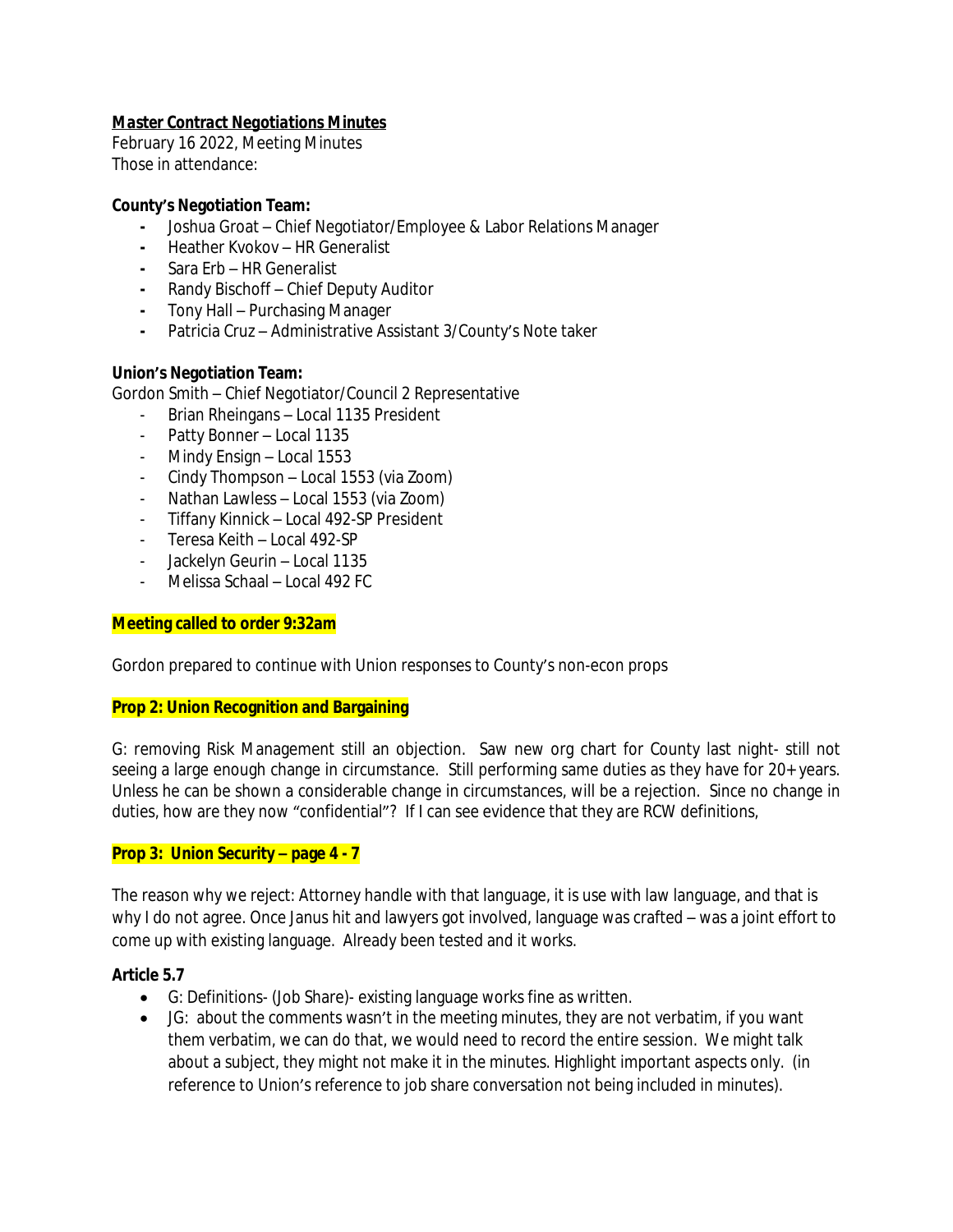#### **Prop 8: Hours of work**

Again, this is more an attempt to provide rationale to objection to the change. The work hours is what employees are attracted to the County, striking 12.1.3 could have a negative effect to retention and recruitment

### **Article 12.3-**

Overtime doesn't happen without management's authorization; they already have adequate control over granting. Checks/balances already in place to guard against excessive OT.

### **Prop 9: Leaves of absence**

### **Article 13.3.3**

rejection. remains and objection, but to articulate, shows an inherent in equitability, some can work from home and others cannot. That is hard for us to overcome that inconsistency. Want to keep current language.

### **Article 13.3.4**

There is a reason supplementals exist. References are of value to everybody. As an example – there are reasons supplemental exist and we think these references are valuable to people, this will direct them to the correct one.

#### **Prop 10: Shared Leave**

Not everyone qualifies for share leave to WA state leave. There are delays to getting payment, if someone needs shared leave they really need it. It can be a cost savings to the County as well, when higher paid donating to lower. Cost savings when higher paid employees donate to lower paid employees. Feels like the right thing to do, to help each other out.

## **Prop 14: Promotions/Vacancies**

Page 22 – we completely understand moving everything to electronic, for most department that would work, but for some departments they do not have access and want to be sure that it is in the contract that those departments must post paper, want it to go both ways. Want paper postings still guaranteed in CBA (both paper and electronic).

### **Prop 15: Information Request**

Page 23 – union wants to be able to designee someone in Gordon's absence. He wants to be able to designate at need. Allow staff representative to have a designee. Normally requests go through Gordon- would like ability to designate a point person ahead of time, in case he's not available.

TH – would you be able to do that ahead of time?

### **Prop 16: General Conditions**

Waiting for additional info on Civil Service.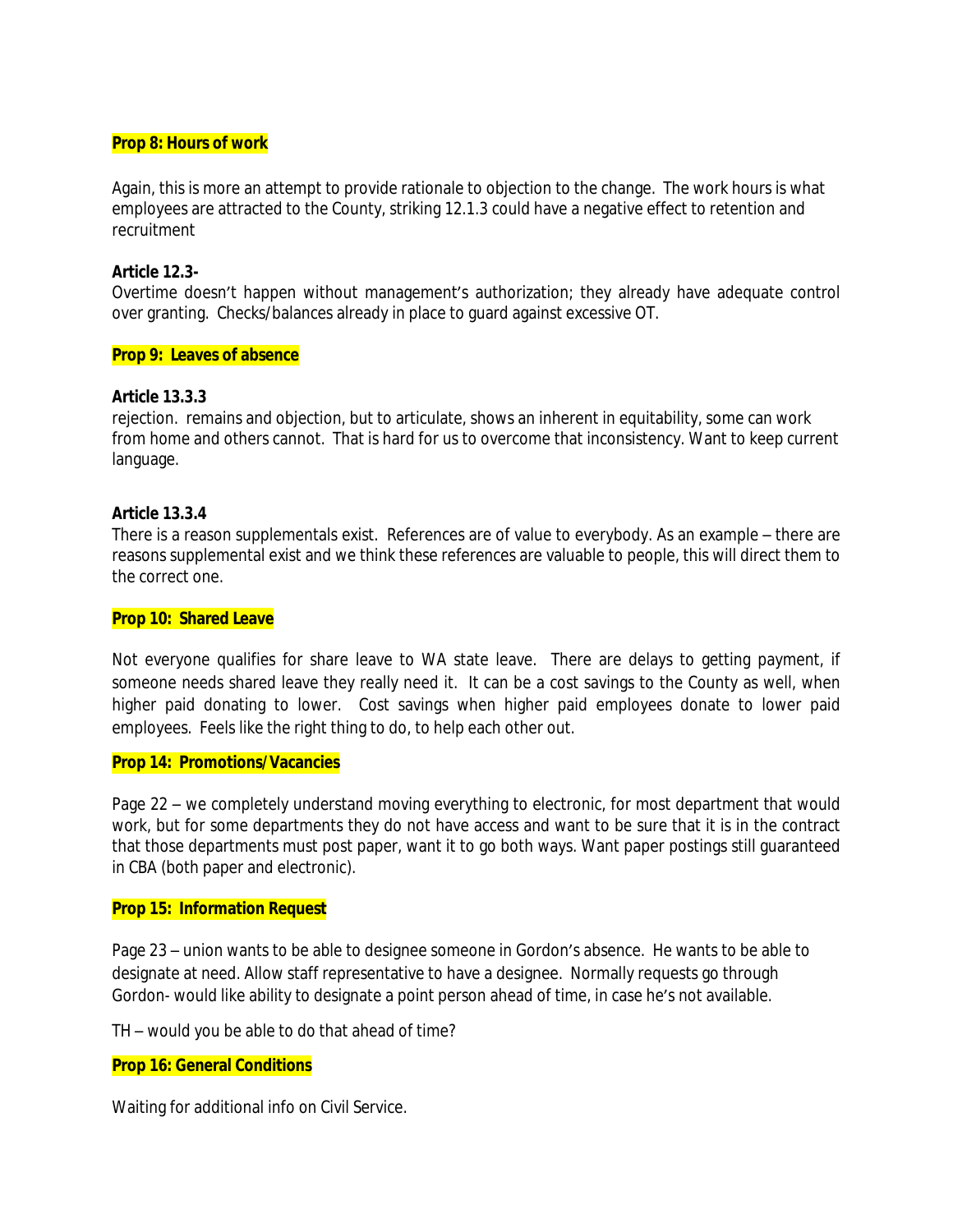## **Prop 17: Lockouts & Strikes**

Puts a lot more stipulations on union that don't currently exist. Current language is standard- has worked just fine. No interest in putting additional restrictions on themselves. Rejecting.

## **Prop 18:**

housekeeping

## **Prop 19:**

term of CBA- TA

# **Prop 20:**

Page 30 we talked already about the shared leave.

# **Prop 21:**

Lump in classification, reclassification, lag pay, we cannot get into these without an economic proposal. We do not see a separation between economic and non-economic and I do not see us moving forward without and economic package and be able to see all the moving parts in play. Struggling to see how they can make any movement without the County putting out economics. Need all the moving parts in play.

## **Prop 22:**

7 steps just cause – asked for this language and this was the County's counter, we have found this helpful in educating folks on both sides of the table. Expressed an interest last negotiation to include something along these lines- existing language is what the County put forth.

Mileage – Discussion regarding vehicles- would have the most impact on property appraisers.

- JG: County added "if possible", for the use of county vehicle, this is a two part, one for county car and second for mileage. 2 different parts.  $1<sup>st</sup>$  deals with providing a vehicle;  $2<sup>nd</sup>$  is rate of reimbursement.
- GS: Assessor's has one of the more unique arrangements

## **Caucus- 9:51am**

## **Reconvene- 10:26am**

JG: disappointed in Union's response. Had hoped for some more movement or conversation, instead of just rejections. You will see that we made some moves.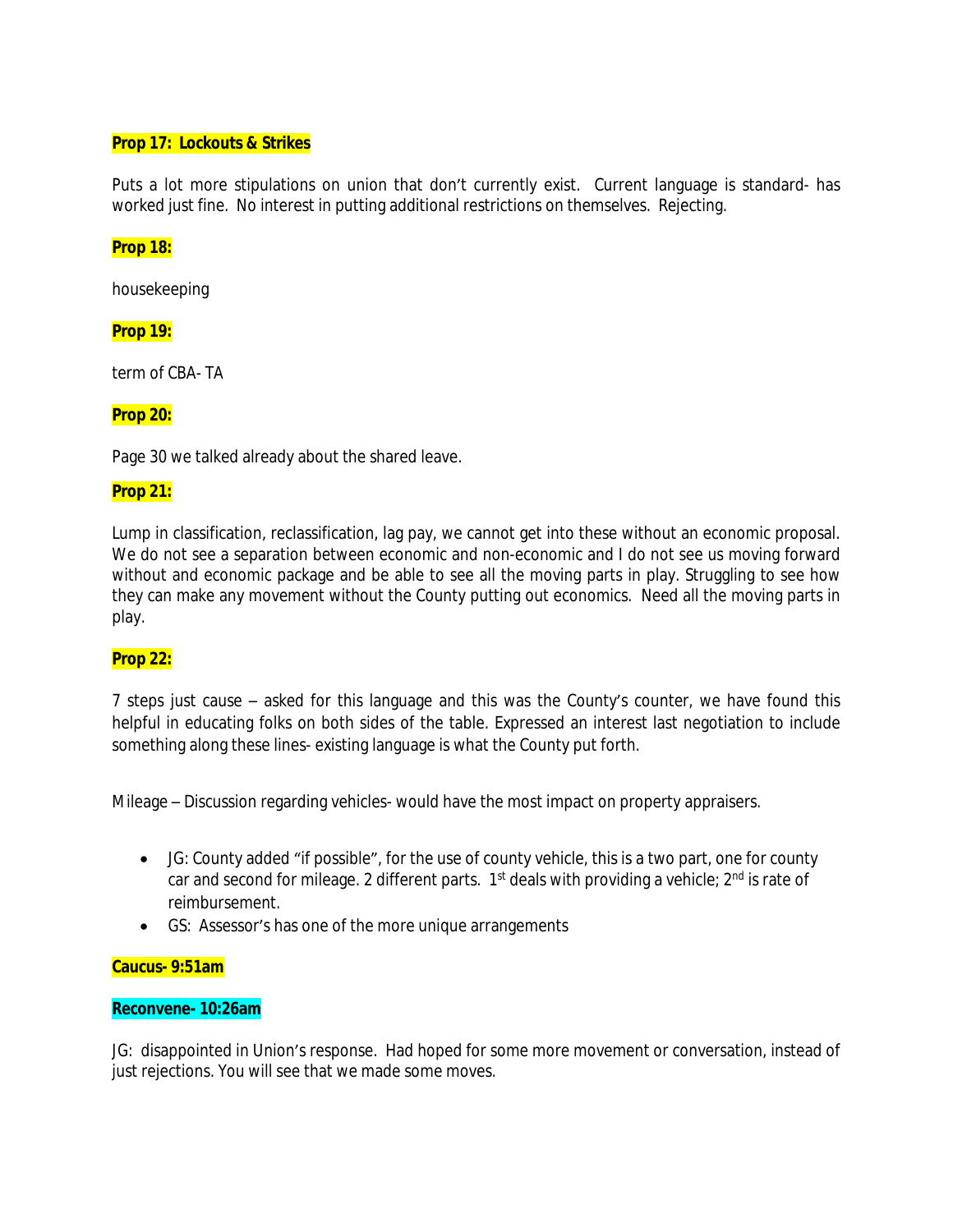Have put together County's responses. We will go through.

Everything that has been TA's removed

# **Prop 2:**

Partial TA's. TA on 911, disagreement on Risk Manager, still want to strike.

# **Prop 3: Unio Seniority**

**Article 5.5** -Unstruck – page 3. Leave in, believe it belongs.

- JG: We realize was duplicate (5.5) The original language. May be duplicated in other sections (?) Probably needs to stay in.
- JG: Union language, I heard what you said and crafted by legal, not sure what expert from County helped with that and that being said, whatever was in the original MOU, mgmt. Today would never agree to that language. Specifically giving up rights to respond to our employees if they ask questions. If employer has to remain neutral, perhaps we add language that Union needs to remain neutral on employer issues (?).
- Union should collect the authorization and submit to payroll, not County's job. Union should be providing info to County not vice versa

We maintain our proposal at 5.3 and 5.4.

Home address & DOB- if union wants info, can get it from members. Are union responsibility to get.

## **Article 5.7 -** Definitions

Union brought up job share and positions. That's an administrative function- not union's concern. Not sure why rejecting regular – the coding of positions such as job share position, county does not see that there are any shared positions, have the ability to create two % employees

# **Prop 4:**

We proposed 7, you came back with 21, we are proposing 14, good amount of time. Meet in the middle with 14 days notice.

# **Prop 5:**

no changes- maintained initial proposal.

## **Prop 6:**

**Article 9.7**- still maintaining to strike paying out longevity when an employee separates from employment. If someone leaves the County, should no longer be eligible for longevity. Longevity should not be paid out on vacation cash out. Not eligible for longevity because they are leaving.

Did unstricken the last sentence. Changed to hours vs. days (mirrors 9.3.2)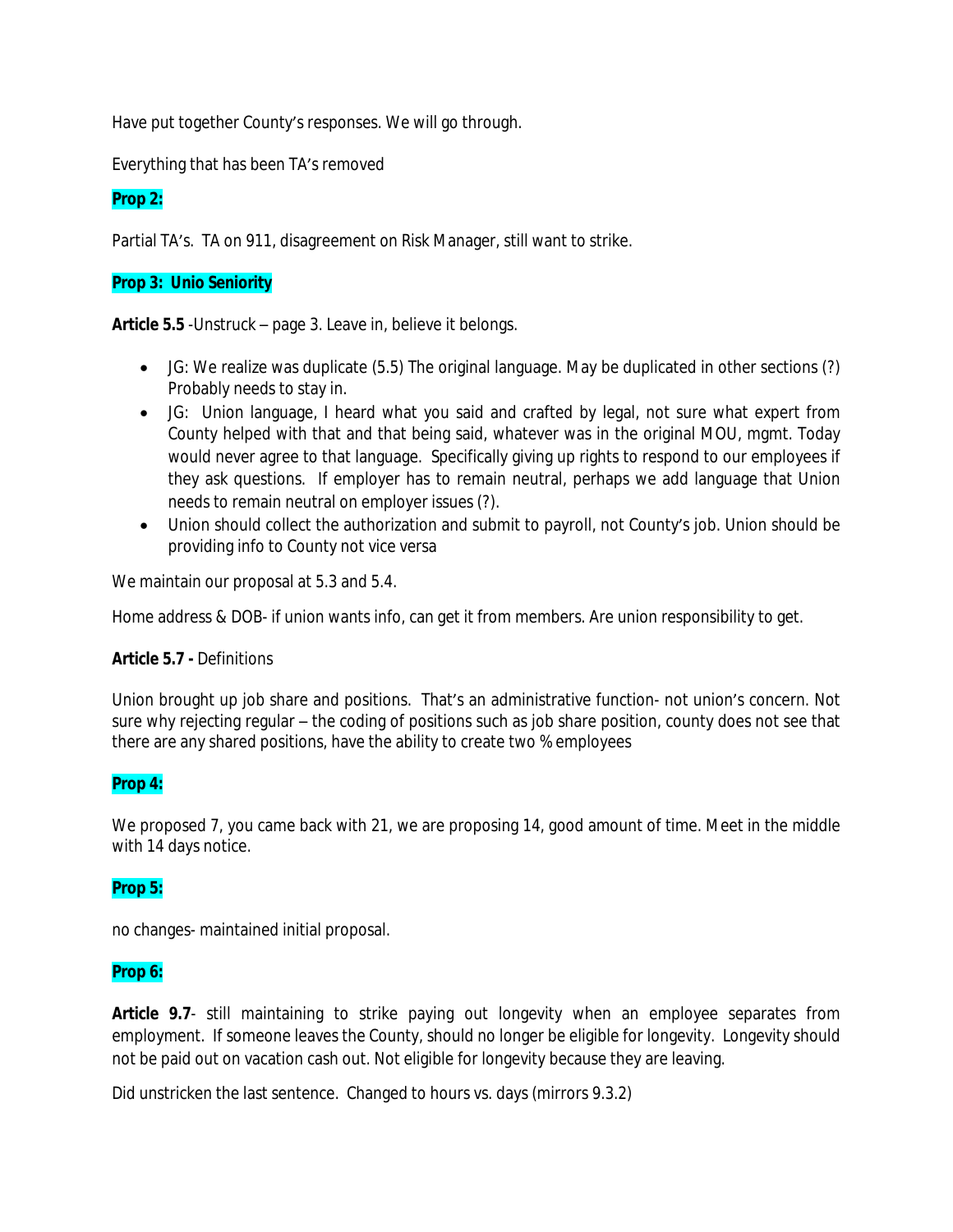# **Prop 7:**

Some TA's, not changes to bereavement for this group, same across the county. Not changing definition of immediate family- no changes to how it's structured.

# **Prop 8:**

You guys rejected all and said it is about the recruit and retention. We disagree because the new generation want more flexibility. We have to become more flexible to that new generation. current workforce demands flexibility, don't want to be holden to a 5-day work week w/2 days off. They want flexibility. We have to become more flexible in operations to attract new candidates. Current employees may like old language but doesn't fit with changing workforce.

Change to 12.1.3 – we have add as you guys want it.

Did make some changes- added "no more than" and "no less than." No more than 5 with no less than 2. This gives employees, and management flexibility.

Maintained strikethroughs of 12.2.2 and 12.2.3. Departments won't just willy filly change they work schedules, mostly in today's day and age, and impact.

## **Article 12.1.4**

- (GS): is it County's intent to prevent impact bargaining over proposed schedule change?
- JG: yes- will notify and discuss, but no requirement to negotiate.

**Article 12.3:** Department still has the control. OT based on hours worked

- BR: does comp time compute into those hours?
- $\bullet$  JG we do not think so, but we will look into it?
- HK can you clarify question?
- BR- they are hours worked? They should be computed into hours worked if you take a day.

## **Prop 9:**

Modification of bereavement from Union- not full TA

**Article 13.3.2-** still looking into this particular portion- need to keep open. one week or two weeks

**Article 13.3.3-** we heard you do not like are changes, to reflect the work from home, want it one way for consistency, so everyone who is scheduled to work regardless if can telework, will go unpaid or use accruals.

**Article 13.3.4**- still proposing to have struck.

### **Prop 10: Shared leave**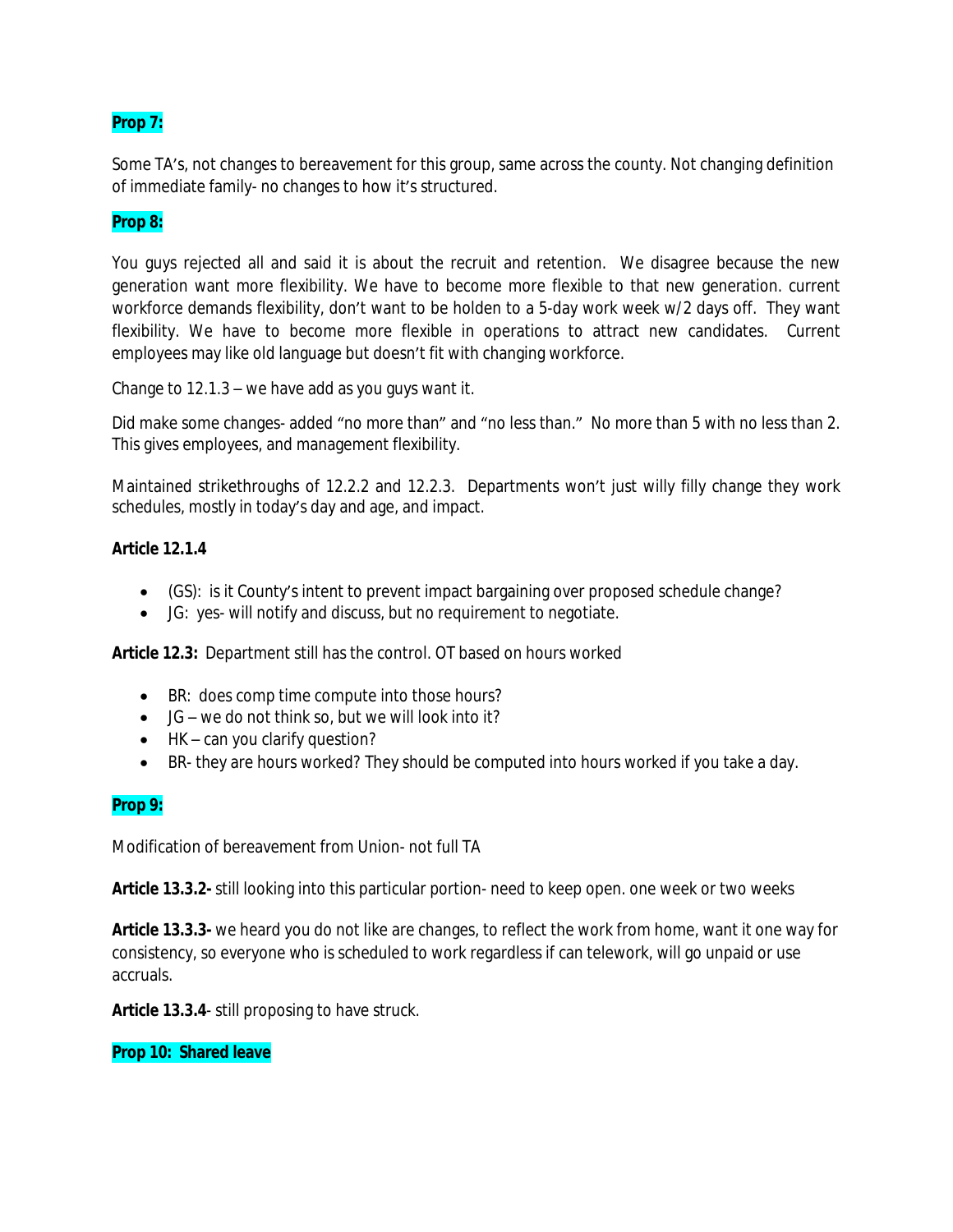We believe you guys are passionate to that. So we decide to use the policy. Leave it in, but follow policy. If not following the policy then there will be limits to who can donate.

# **Prop 11: Seniority**

Instead of referring to each supplemental, adding to CBA. JG went through supplementals – much the same language in each- added definition of seniority to the master. If it can be in the master, should be in the master- vs the same language in each supplemental.

Seniority - defined in each supplemental agreement, cannot determine why they are unique, most part they are all relatively the same language. Put it all into one place in Masters. Do not have to search multiple places.

# **Prop 12:**

Maintaining our proposals for oral reprimands, current process is working well.

**Article 17.6-** no clue why Union rejected. There could be other issues that are not listed here to go straight to term. Not an exhaustive list of severe offenses- County won't be limited to the 5 listed issues.

## **Prop 13: Grievance Procedure**

Maintain County's initial position.

G: started that mgmt. is our client and they should share it,

JG: I say it is the same way, that we will not share with union, the employee can share it since the ee is their client.

Union is employee's client in the same way departments are JG's client. Not asking for much.

**Article 18.6-** we need to have language – will end up in the agreement but are flexible with timeframe.

## **Prop 14:**

Maintain County's proposal. Sounds like some departments are currently posting recruitments- they can keep doing that, but not going to require it of all MC departments.

### **Article 19.1.1**

Paper application to HR? HR no longer accepts paper applications. All employees have access to NeoGov to submit electronic applications.

### **Article 19.2**

They are Sheriff's department with their own rules, so we added this caveat, and after review of supplemental not a big difference.

Will include caveat for Civil Service application process, for any employees covered by them.

## **Prop 15:**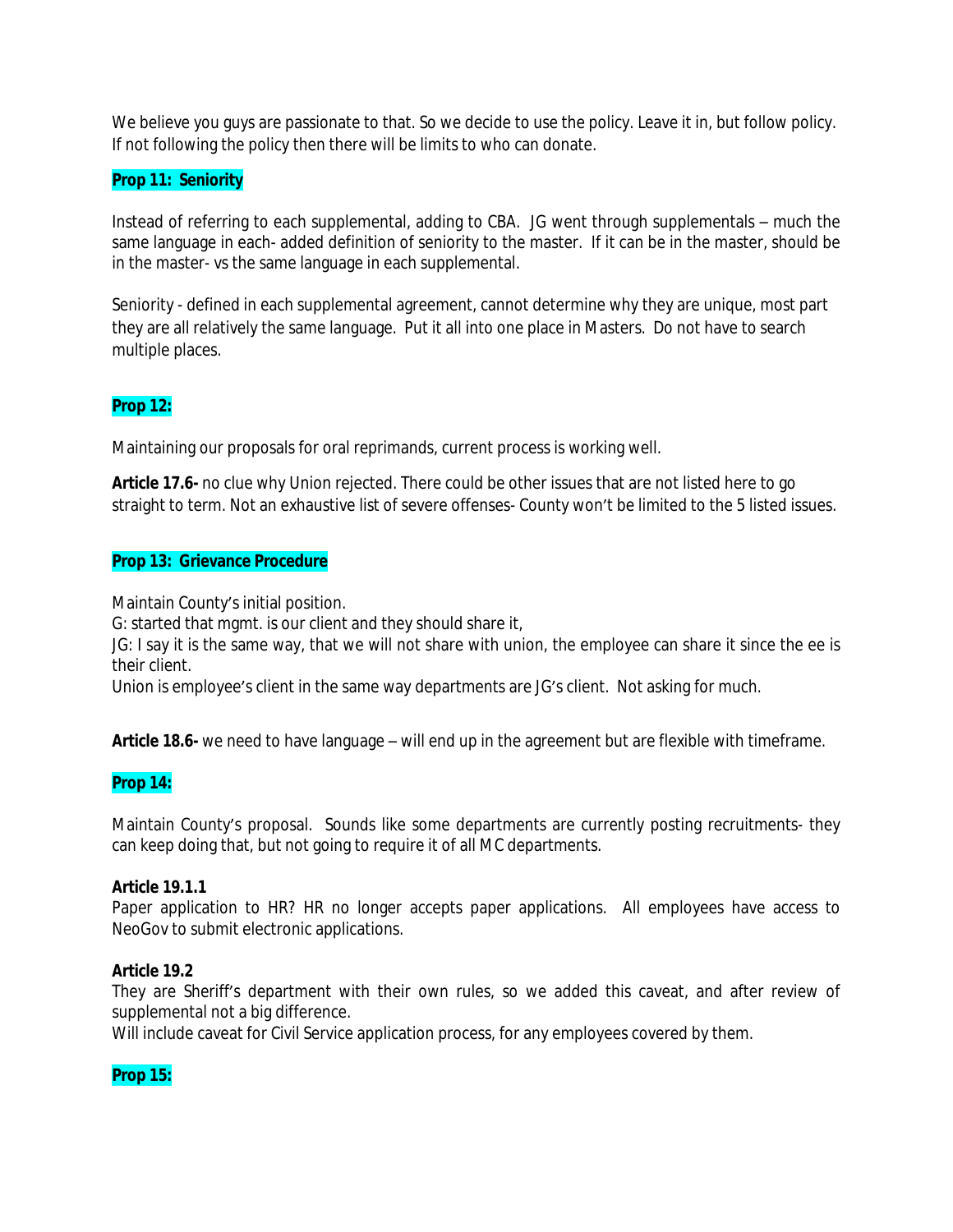Agree there is the potential to expand. "Designee" is too broad… would like it to be more specific. Designate one union president? Designate all union presidents?

# **Prop 16:**

added caveat for Civil Service under 22.2

**Article 22.3** – Has a TA no dress code.

**Article 22.4-** Maintaining strike through

**Article 22.5-** Agree to move to economics

# **Article 22.6-**

Maintaining proposal

# **Article 22.7-**

- JG: maintaining "if possible" 2 separate issues- the first deals with vehicle, second is mileage. Going to try and provide vehicles if possible
- GS: specific to Assessor's office- is there movement to provide County cars?
- JG: Not known at this time

# **Article 22.9-**

Maintaining. No ulterior motives. If someone is out, will try to distribute work- view this as a last resort. When all other methods have been exhausted. We have no desire to use our management to replace union employees

# **Prop 17:**

- JG: no legal right to strike in the state of WA. RCW doesn't give public sector union members right to strike.
- GS: does not say that we cannot strike
- JG: Choose to agree to disagree not trying to infringe on any union rights- gives County recourse if an illegal strike happens will stop it.

# **Appendix #6 – remove, for Shared leave policy.**

All other proposals remain as originally proposed

- JG: Any questions?
- GS: expect economic proposals at any time?
- JG: I know you have started that you cannot negotiation in a vacuum, mgmt. I understands Union is waiting on economics. Work through non-economics, to get to an economic package. If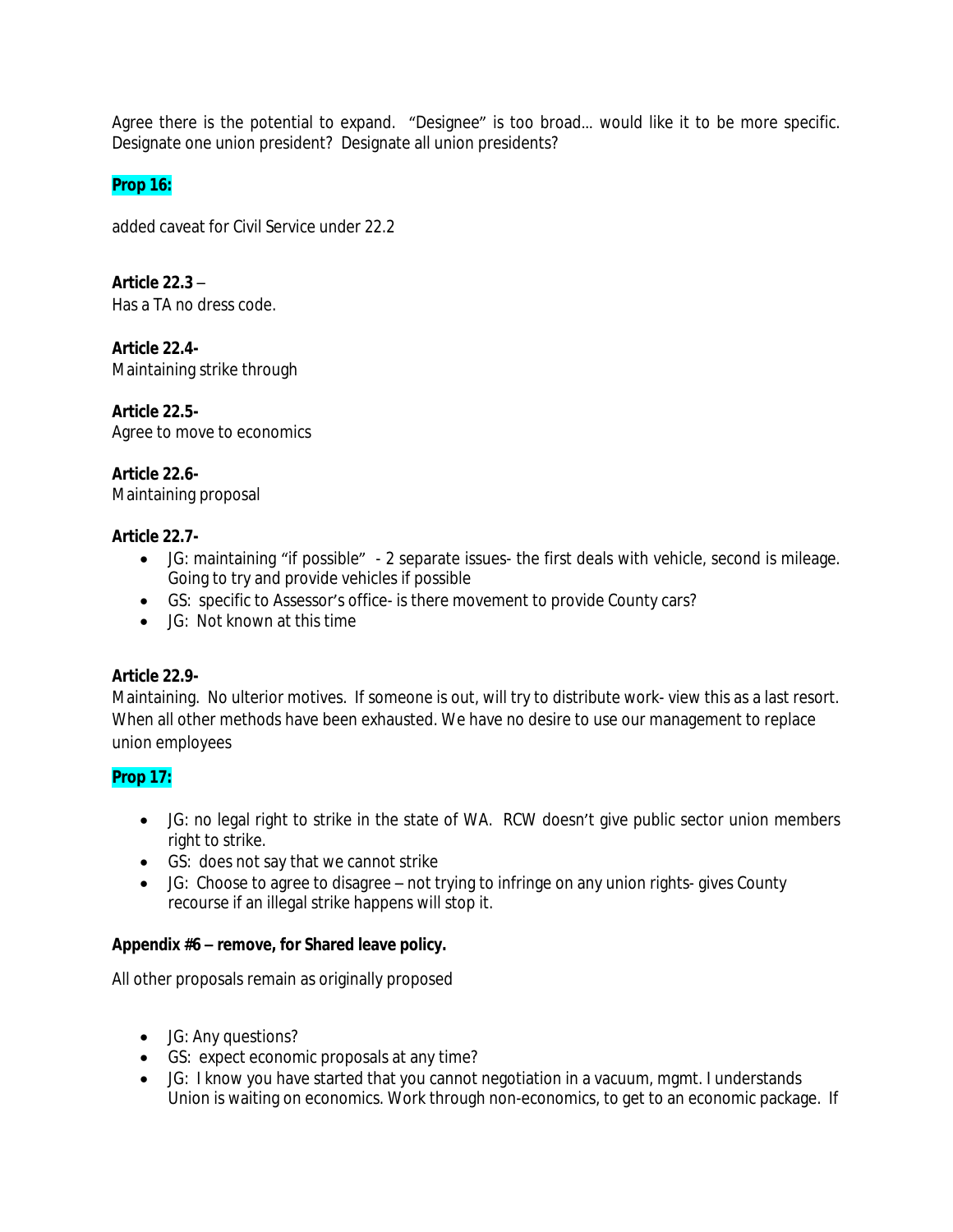Union insists, they won't be happy- will be downright pissed off. Union is refusing to negotiate, have meaningful conversations, offer any flexibility. County has no problem giving economics, but without any movement from union will be extremely pissed. Difference bet/ Union's economics and County's position is approximately \$35-\$40 million. Large difference to make up. Wants to prepare union so they are not surprised. The County is not trying to blindside you. Trying to get through non-economics to show us that they are willing to work with us, looking for efficiencies.

 GS: Primary interests are economics. How Union's econ issues are handled by us with determine how County's non-econ issues are handled by the Union. Ere struggle remains is that your primary is efficiencies, we have TA'd a lot of agreement. We have made some move. Our members primary interest is economic, so how you deal with our issues, is how we respond to yours.

## **Break for caucus 11:04am**

### **Reconvene 11:45am**

GS: has more business we can work on today. Need to get dates set for March.

Reference in today's Document

## **Prop 4:**

Page 7 - 14 Calendar days can be TA's

## **Prop 12:**

- G: They do not require just cause. We have situation that the manager see the different way. If we have more steps during the year we can ask the manager about. We should be at least have time to discuss. Secondary reason where we agree the progress to pass to HR.
- G: Counter proposal, if you can strike the oral discipline to me, we will allow the update to discharge. Withdraw "other than oral reprimands" under 17.3, will accept addition to 17.6.
- JG: Why is there heartburn with adding oral reprimands… there is already a separate process
- GS: doesn't see it as a separate process. Oral reprimands end at the HR step. Reason Union was Ok with that because they'll never to go arbitration. They are a building block of progressive discipline- should have ability to grieve it, but understand limiting them to not go beyond HR step.
- JG: we are not trying to say that it is grievable but an appeal to HR. Views it as an appeal to HR Director vs. grievance.
- GS: maybe this wouldn't be the norm, but 17.3 as proposed would mean employer wouldn't even need to discuss an oral reprimand with union. If 17.3 is as written, we want to be able to make our case. And this way sees like you wouldn't need to talk to us

### **Prop 15:**